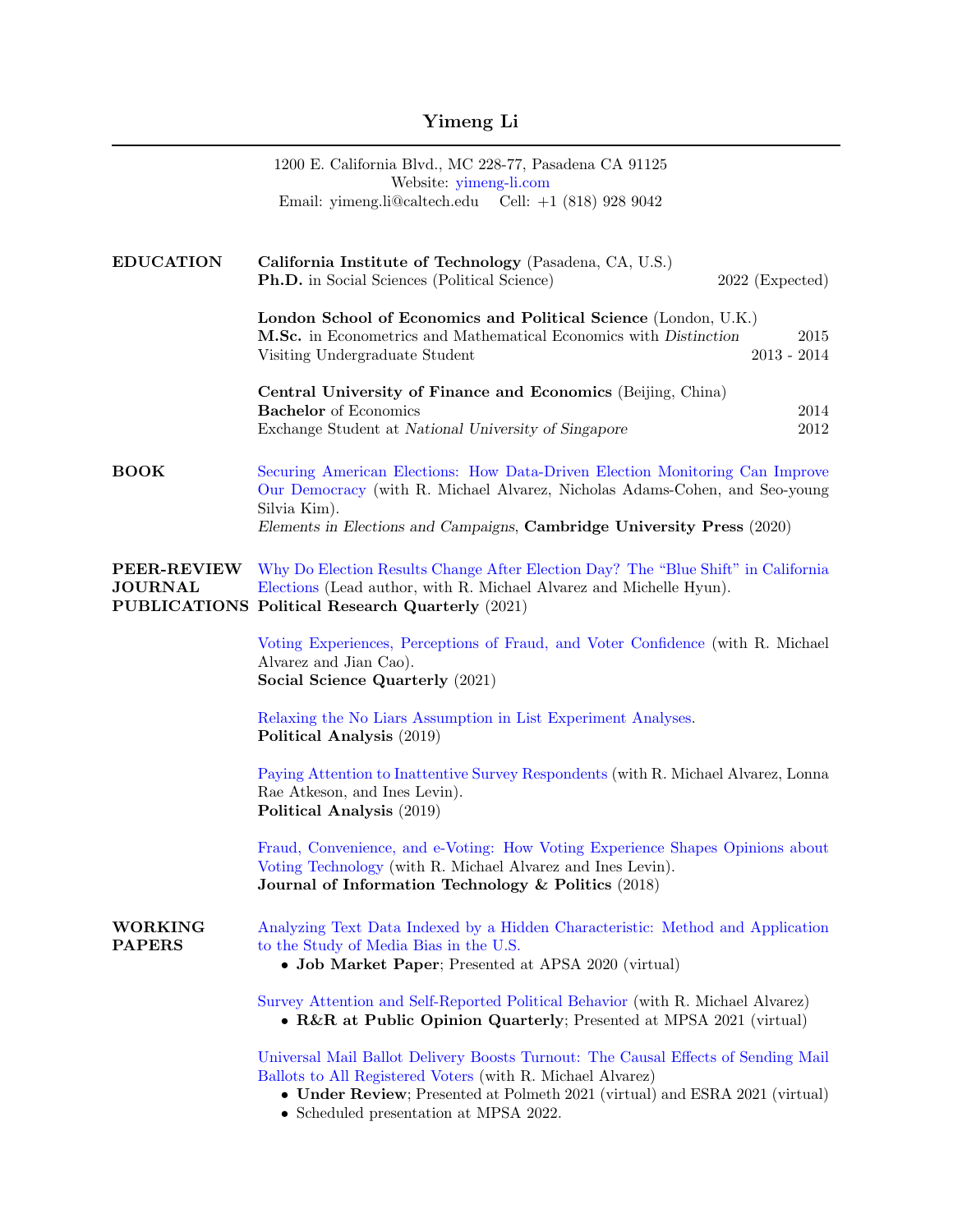| <b>WORK IN</b><br><b>PROGRESS</b>       | Survey Method, Public Opinion:<br>Analyzing Changes in Sensitive Attitudes (with R. Michael Alvarez and Ines Levin).                                                                                                                                                                                                                                                                                                                                                                            |  |  |
|-----------------------------------------|-------------------------------------------------------------------------------------------------------------------------------------------------------------------------------------------------------------------------------------------------------------------------------------------------------------------------------------------------------------------------------------------------------------------------------------------------------------------------------------------------|--|--|
| PROFESSIONAL Referee:<br><b>SERVICE</b> | American Political Science Review, Political Analysis, Journal of Information Tech-<br>nology & Politics                                                                                                                                                                                                                                                                                                                                                                                        |  |  |
| DEPARTMENT<br><b>SERVICE</b>            | Coordinator:<br>Applied Micro Lunch Seminar Series, Division of the Humanities and Social Sciences,<br>California Institute of Technology (2017 - 2019)                                                                                                                                                                                                                                                                                                                                         |  |  |
| <b>FELLOWSHIPS</b><br><b>AND AWARDS</b> | MPSA conference graduate student scholarship (2020, one of nine awardees)<br>Best Third Year Paper Award, Division of the Humanities and Social Sciences, Cali-<br>fornia Institute of Technology<br>Polmeth NSF travel grant (2017, 2019)<br>Davisson Fellowship and Repetto Fellowship, Division of the Humanities and So-<br>cial Sciences, California Institute of Technology (Fall 2018, Summer 2019, Fall 2019,<br>Winter 2020)                                                           |  |  |
| <b>CONFERENCE</b>                       | APSA Annual Conference (2020)<br>PRESENTATION MPSA Annual Conference (2018-2019, 2021, 2022 scheduled)<br>Annual Meeting of the Society for Political Methodology (Polmeth) (2017-2019, 2021)<br>Annual Election Sciences, Reform, and Administration Conference (ESRA) (2021)                                                                                                                                                                                                                  |  |  |
| <b>TEACHING</b><br><b>EXPERIENCE</b>    | <b>Graduate Mentor:</b><br>Caltech Summer Undergraduate Research Fellowship (SURF). Summer 2019.<br><b>Guest Lectures:</b><br>SS 224. Social Science Data. Winter 2021, Fall 2021.<br>PS 120. American Electoral Behavior and Party Strategy. Spring 2017, 2020.<br><b>Teaching Assistant:</b><br>EC 11. Introduction to Economics. Winter 2022.<br>PS 172. Game Theory. Spring 2020.<br>PS 12. Introduction to Political Science. Spring 2019.<br>BEM 103. Introduction to Finance. Fall 2016. |  |  |